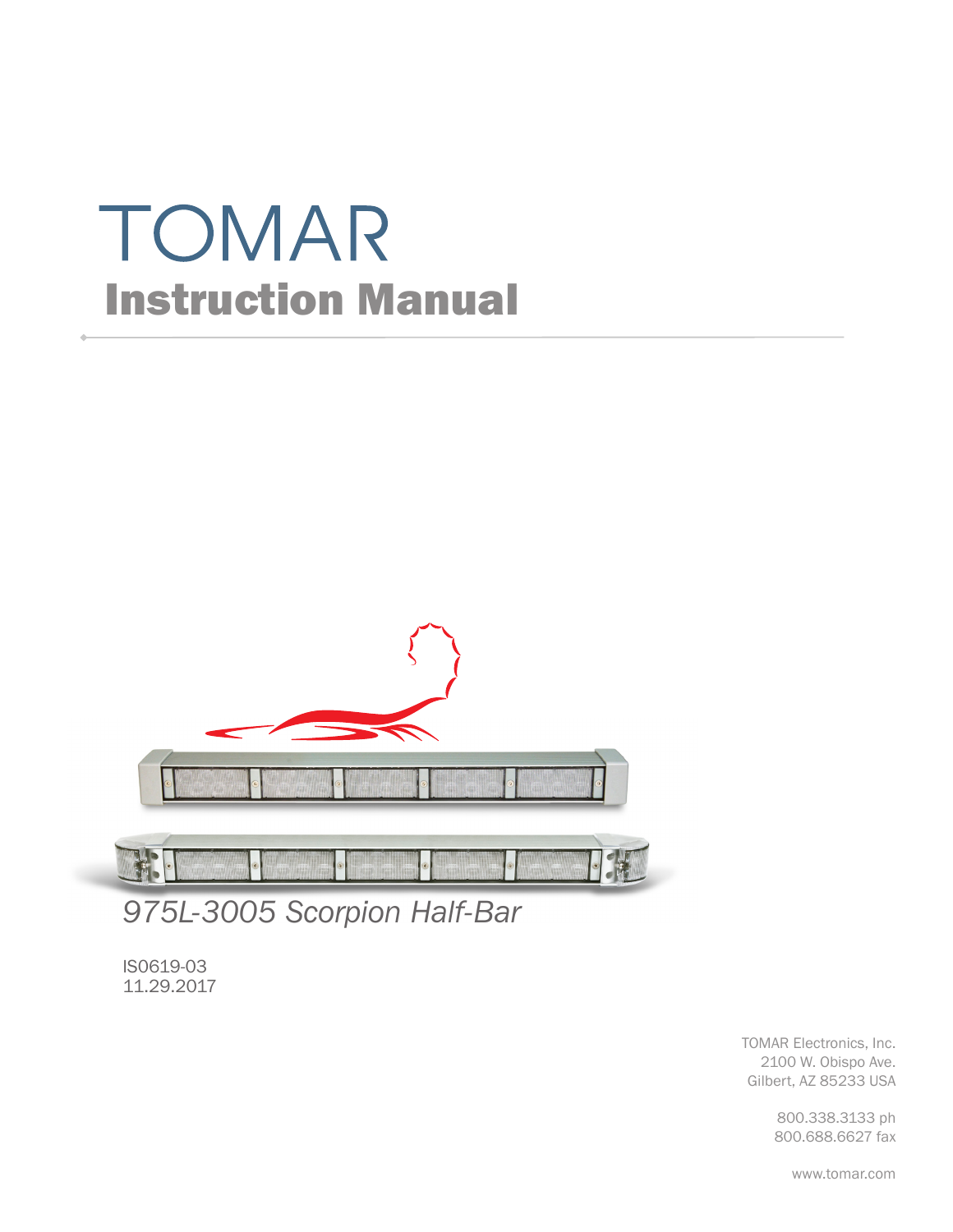

| 975L-3005 Wiring |                                    |                                                        |  |  |  |
|------------------|------------------------------------|--------------------------------------------------------|--|--|--|
|                  | <b>RED</b>                         | $+12Vdc$                                               |  |  |  |
|                  | <b>BLACK</b>                       | Ground                                                 |  |  |  |
|                  | <b>ORANGE</b>                      | <b>Warning Mode 1</b>                                  |  |  |  |
|                  | <b>BLUE</b>                        | <b>Warning Mode 2</b>                                  |  |  |  |
|                  | <b>ORANGE &amp; BLUE</b>           | <b>Warning Mode 3</b>                                  |  |  |  |
|                  | <b>RED/WHITE</b>                   | Right Arrow Mode (Models 3005-01 & 3005-C01 Only)      |  |  |  |
|                  | <b>BROWN/WHITE</b>                 | Left Arrow Mode (Models 3005-01 & 3005-C01 Only)       |  |  |  |
|                  | <b>RED/WHITE &amp; BROWN/WHITE</b> | Center Out Arrow Mode (Models 3005-01 & 3005-C01 Only) |  |  |  |
|                  | <b>BROWN</b>                       | Scene Lights (if equipped)                             |  |  |  |
|                  | <b>GREEN</b>                       | <b>Intensity Control</b>                               |  |  |  |
|                  |                                    |                                                        |  |  |  |

# Programming Instructions

# Entering Warning Programming Mode:

Three unique warning patterns can be selected using the ORANGE and BLUE mode selection wires.

ORANGE WIRE = Warning Mode 1 BLUE WIRE = Warning Mode 2 ORANGE & BLUE WIRES = Warning Mode 3

To activate the Warning programming mode, connect the BLACK wire to Ground then simultaneously attach the GREEN wire, the RED wire and the mode selection wire(s) for the mode you want to program to +12Vdc.

### Changing Warning Patterns and Flash Rates:

To change the Warning pattern, enter the Warning programming mode as described above, including selecting a mode. Tap the RED/WHITE wire to +12Vdc to advance the flash pattern. See the list of available Warning flash patterns below.

A unique flash rate can be assigned to each Warning mode. To change the flash rate, enter the Warning programming mode as described above, including selecting a mode. Move the GREEN wire from +12Vdc to Ground. Tap the BROWN/WHITE wire to +12Vdc to advance the flash rate. See the list of available flash rates below.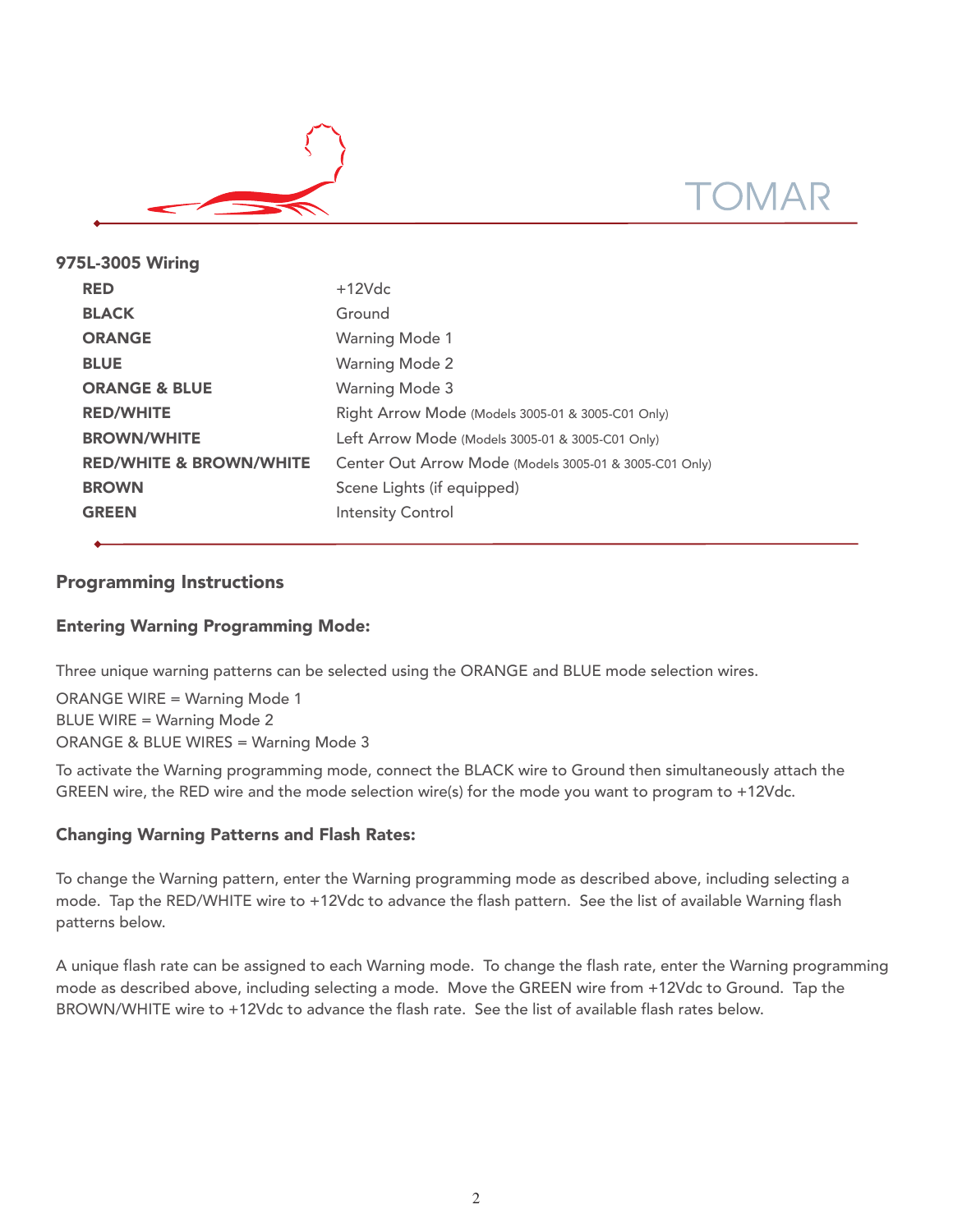# Entering Traffic Direction Programming Mode:

To activate the Traffic Direction programming mode connect the BLACK wire to Ground then simultaneously attach the GREEN wire, RED/WHITE wire and the RED wire to +12Vdc.

## Changing Traffic Direction Patterns and Flash Rates:

To change the Traffic Direction pattern, enter the Traffic Direction programming mode as described above. Tap the BROWN wire to +12Vdc to advance the flash pattern. See the list of available Traffic Direction patterns below.

A unique flash rate can be assigned to the Traffic Direction mode. To change the flash rate, enter the Traffic Direction programming mode as described above. Move the GREEN wire from +12Vdc to Ground. Tap the BROWN wire to +12Vdc to advance the flash rate. See the list of available flash rates below.

#### Flash Rates:

- 1) SINGLE FLASH
- 2) DOUBLE FLASH
- 3) NEOBE FLASH

4) SCROLL FLASH - switches between the Single, Double and Neobe flash rates: for Warning patterns, every 4 seconds for Traffic Direction patterns, every two cycles of a pattern

#### Flash Patterns, Warning Modes - Models 3005-01, 3005-C01, 3005-C01P

- 1) OFF
- 2) COMBINATION (Patterns 5,4,6,4 repeat) \*\*\* ORANGE Wire (Warning Mode 1) DEFAULT, SCROLL FLASH
- 3) INBOARD OUTBOARD \*\*\* BLUE Wire (Warning Mode 2) DEFAULT, SCROLL FLASH
- 4) LEFT RIGHT **EXECUTE:** \*\*\* ORANGE & BLUE Wires (Warning Mode 3) DEFAULT, SCROLL FLASH
- 5) ALTERNATE
- 6) RANDOM
- 7) SINGLE OUTBOARD
- 8) DOUBLE OUTBOARD
- 9) SINGLE INBOARD
- 10) DOUBLE INBOARD
- 11) SWEEP

#### Flash Patterns, Warning Modes - Models 3005-01P

- 1) OFF
- 2) COMBINATION (Patterns 5,4,6,4 repeat) \*\*\* ORANGE Wire (Warning Mode 1) DEFAULT, SCROLL FLASH
- 3) INBOARD OUTBOARD \*\*\* BLUE Wire (Warning Mode 2) DEFAULT, SCROLL FLASH
- 4) LEFT RIGHT \*\*\* ORANGE & BLUE Wires (Warning Mode 3) DEFAULT, SCROLL FLASH
- 5) ALTERNATE
- 6) RANDOM
- 7) SINGLE OUTBOARD
- 8) SINGLE INBOARD
- 9) SWEEP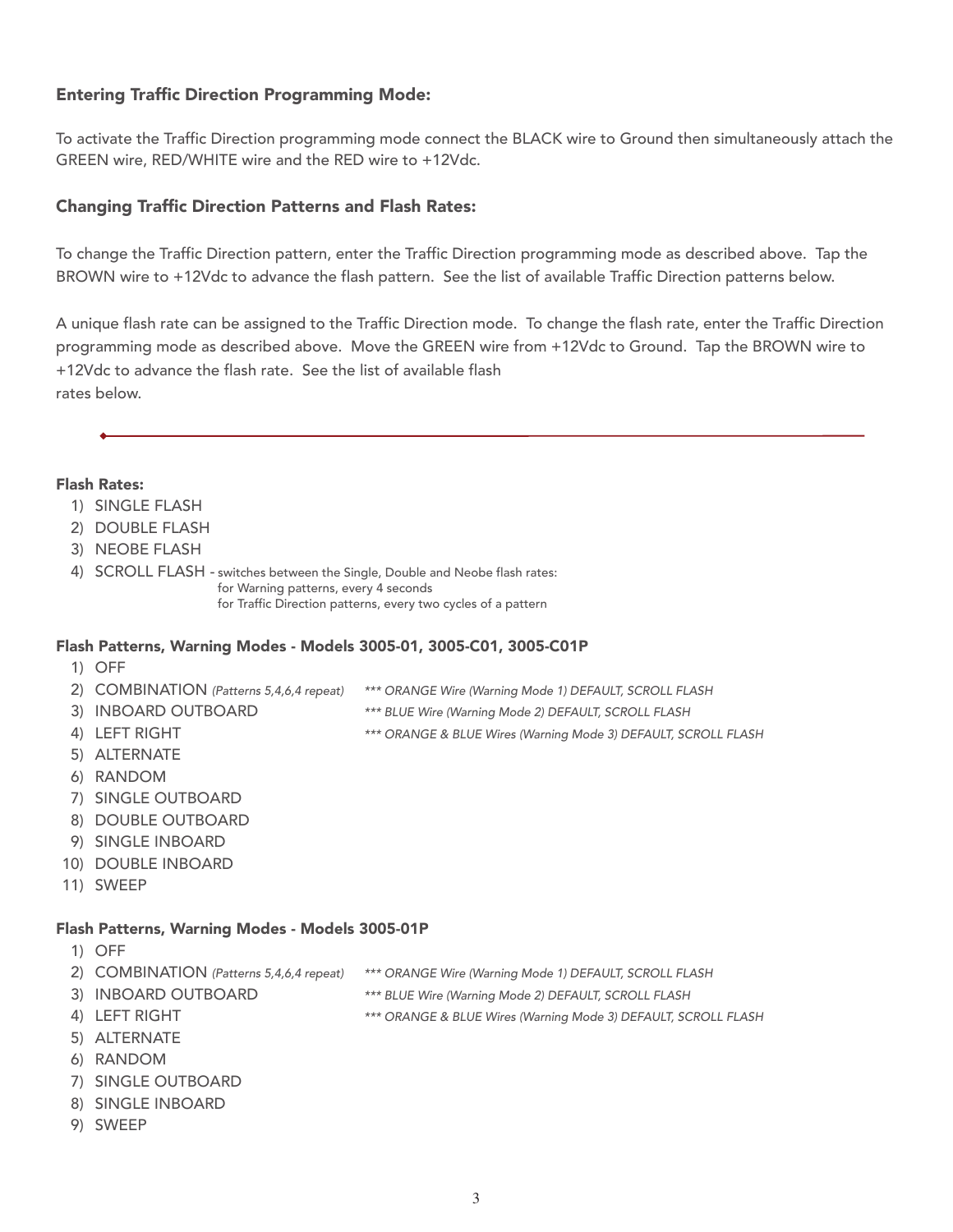# Flash Patterns, Warning Modes - Model 3005-02

1) OFF

|                                                | 2) COMBINATION (Patterns 6,5,7,5 repeat)                       | WITH SL's           | *** ORANGE Wire (Warning Mode 1) DEFAULT, SCROLL FLASH         |  |  |  |
|------------------------------------------------|----------------------------------------------------------------|---------------------|----------------------------------------------------------------|--|--|--|
|                                                | 3) COMBINATION 2 (Patterns 14, 13, 15, 13 repeat) WITHOUT SL's |                     | *** BLUE Wire (Warning Mode 2) DEFAULT, SCROLL FLASH           |  |  |  |
| 4)                                             | <b>INBOARD OUTBOARD</b>                                        | WITH SL's           |                                                                |  |  |  |
|                                                | 5) LEFT RIGHT                                                  | WITH SL's           | *** ORANGE & BLUE Wires (Warning Mode 3) DEFAULT, SCROLL FLASH |  |  |  |
|                                                | 6) ALTERNATE                                                   | WITH SL's           |                                                                |  |  |  |
|                                                | 7) RANDOM                                                      | WITH SL's           |                                                                |  |  |  |
|                                                | 8) SINGLE OUTBOARD                                             | <b>WITHOUT SL's</b> |                                                                |  |  |  |
|                                                | 9) DOUBLE OUTBOARD                                             | <b>WITHOUT SL's</b> |                                                                |  |  |  |
|                                                | 10) SINGLE INBOARD                                             | <b>WITHOUT SL's</b> |                                                                |  |  |  |
|                                                | 11) SWEEP                                                      | WITH SL's           |                                                                |  |  |  |
|                                                | 12) INBOARD OUTBOARD                                           | <b>WITHOUT SL's</b> |                                                                |  |  |  |
|                                                | 13) LEFT RIGHT                                                 | <b>WITHOUT SL's</b> |                                                                |  |  |  |
|                                                | 14) ALTERNATE                                                  | <b>WITHOUT SL's</b> |                                                                |  |  |  |
|                                                | 15) RANDOM                                                     | <b>WITHOUT SL's</b> |                                                                |  |  |  |
|                                                | 16) SWEEP                                                      | <b>WITHOUT SL's</b> |                                                                |  |  |  |
|                                                |                                                                |                     |                                                                |  |  |  |
| Flash Patterns, Warning Modes - Model 3005-C02 |                                                                |                     |                                                                |  |  |  |
|                                                | 1) OFF                                                         |                     |                                                                |  |  |  |

| 2) COMBINATION (Patterns 6,5,7,5 repeat) | WITH SL's           | *** ORANGE Wire (Warning Mode 1) DEFAULT, SCROLL FLASH                                                           |
|------------------------------------------|---------------------|------------------------------------------------------------------------------------------------------------------|
|                                          |                     | 3) COMBINATION 2 (Patterns 15,14,16,14 repeat) WITHOUT SL's *** BLUE Wire (Warning Mode 2) DEFAULT, SCROLL FLASH |
| 4) INBOARD OUTBOARD                      | WITH SL's           |                                                                                                                  |
| 5) LEFT RIGHT                            | WITH SL's           | *** ORANGE & BLUE Wires (Warning Mode 3) DEFAULT, SCROLL FLASH                                                   |
| 6) ALTERNATE                             | WITH SL's           |                                                                                                                  |
| 7) RANDOM                                | WITH SL's           |                                                                                                                  |
| 8) SINGLE OUTBOARD                       | <b>WITHOUT SL's</b> |                                                                                                                  |
| 9) DOUBLE OUTBOARD                       | <b>WITHOUT SL's</b> |                                                                                                                  |
| 10) SINGLE INBOARD                       | <b>WITHOUT SL's</b> |                                                                                                                  |
| 11) DOUBLE INBOARD                       | <b>WITHOUT SL's</b> |                                                                                                                  |
| 12) SWEEP                                | WITH SL's           |                                                                                                                  |
| 13) INBOARD OUTBOARD                     | <b>WITHOUT SL's</b> |                                                                                                                  |
| 14) LEFT RIGHT                           | <b>WITHOUT SL's</b> |                                                                                                                  |
| 15) ALTERNATE                            | <b>WITHOUT SL's</b> |                                                                                                                  |
| 16) RANDOM                               | <b>WITHOUT SL's</b> |                                                                                                                  |
| 17) SWEEP                                | <b>WITHOUT SL's</b> |                                                                                                                  |